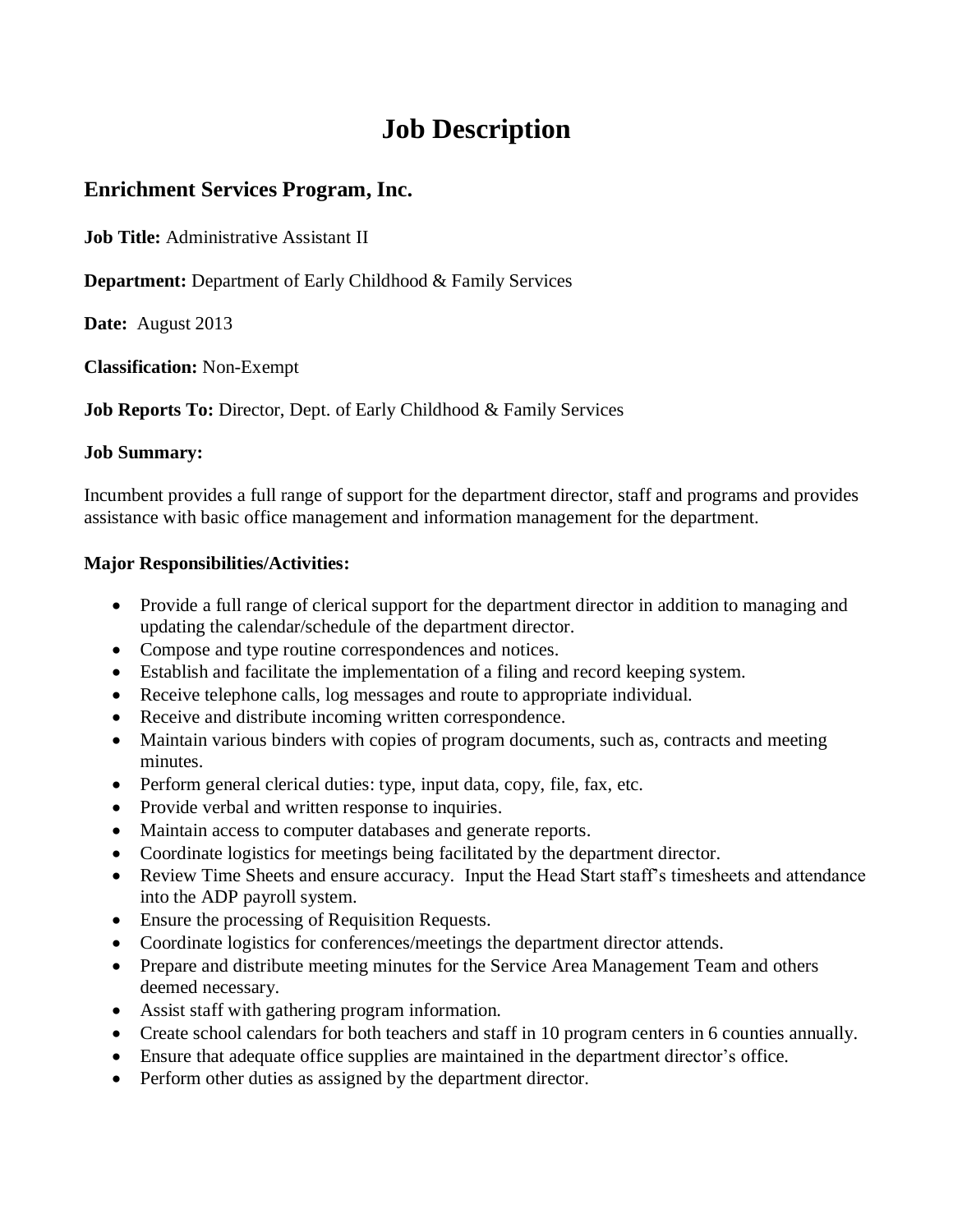Administrative Assistant II Page Two

# **Minimum Requirements:**

- Minimum High School Diploma or General Education Degree (G.E.D.).
- Associates Degree (A.A.) or equivalent from a two year college or technical school preferred.
- Minimum two or three years experience as an Administrative Assistant or related field.
- An equivalent combination of education and experience will be accepted.

### **Essential Mental Functions:**

- Ability to type 55 words per minute.
- Detail oriented with strong written, verbal and interpersonal skills.
- Knowledge of and ability to apply general office organization and administration skills.
- Ability to utilize computer software such as Microsoft Office Word, Excel, PowerPoint and internet software such as ADP Pay Expert.

### **Essential Physical Functions:**

Incumbent is regularly required to walk, sit, use hands and fingers to handle or feel objects, tools or controls; reach with hands and arms; and talk and hear. Occasionally required to stand, climb, balance, and stoop, kneel, crouch or crawl.

Regularly lift and/or move up to ten (10) pounds and frequently lift and/or move up to twenty five (25) pounds. Specific vision abilities required including close vision, distance vision, peripheral vision, depth perception and ability to adjust focus.

The physical demands described here are representative of those that must be met to successfully perform the essential functions of this job. Reasonable accommodation may be made to enable individuals with disabilities to perform the essential functions.

# **Equipment Used:**

Office equipment such as P.C., telephone system, calculators, fax machines and copy machines.

# **Additional Comments:**

Acknowledged by: <u>Date and the set of the set of the set of the set of the set of the set of the set of the set of the set of the set of the set of the set of the set of the set of the set of the set of the set of the set </u>